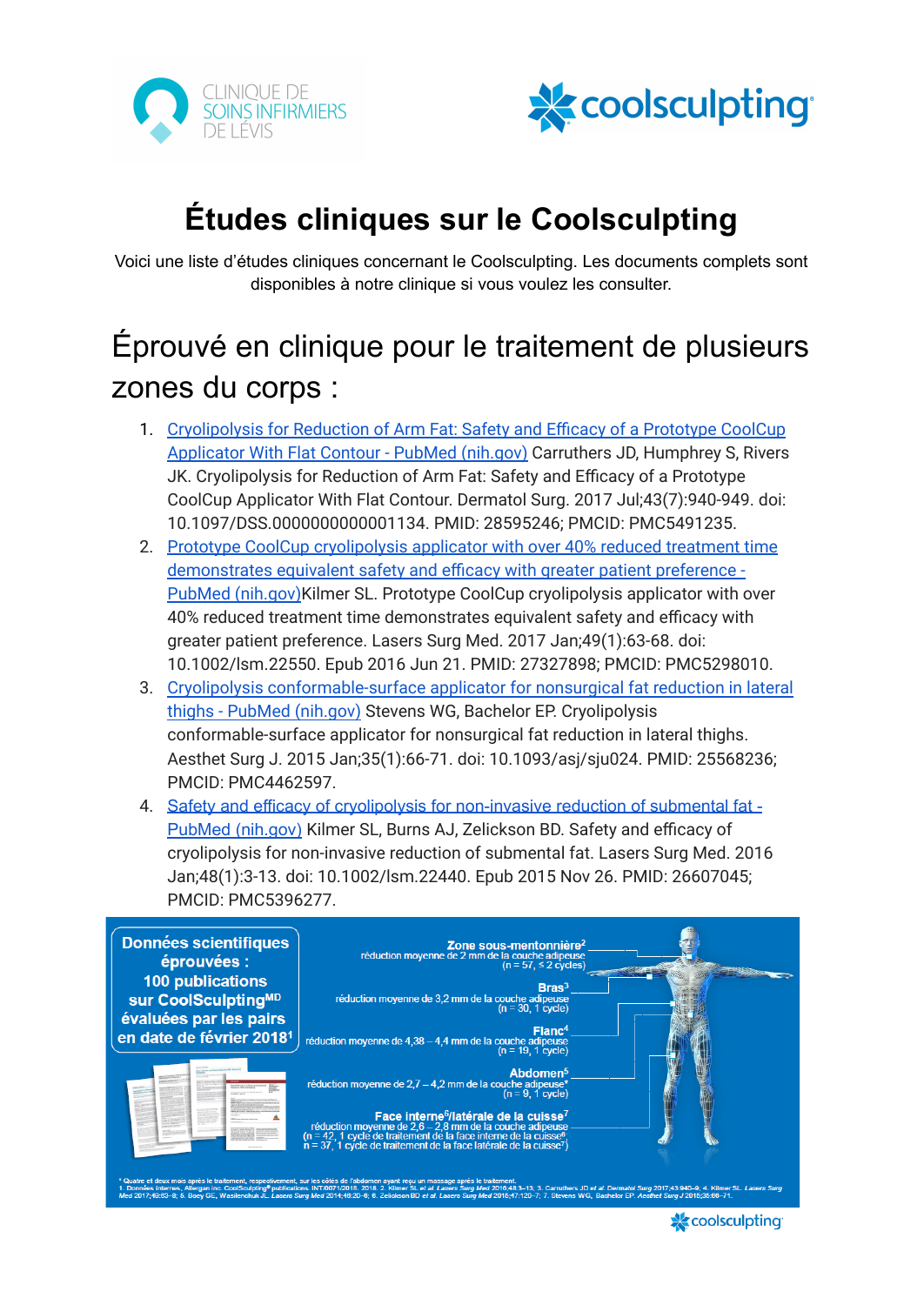



## **Sécuritaire**

- 1. **Doté d'un profil d'innocuité bien étudié** Broad overview of a clinical and [commercial](https://pubmed.ncbi.nlm.nih.gov/23858510/) experience with [CoolSculpting](https://pubmed.ncbi.nlm.nih.gov/23858510/) - PubMed (nih.gov) Stevens WG, Pietrzak LK, Spring MA. Broad overview of a clinical and commercial experience with CoolSculpting. Aesthet Surg J. 2013 Aug 1;33(6):835-46. doi: 10.1177/1090820X13494757. Epub 2013 Jul 15. PMID: 23858510.
- 2. **N'altère pas les nerfs** Clinical efficacy of noninvasive [cryolipolysis](https://pubmed.ncbi.nlm.nih.gov/19296153/) and its effects on [peripheral](https://pubmed.ncbi.nlm.nih.gov/19296153/) nerves - PubMed (nih.gov) Coleman SR, Sachdeva K, Egbert BM, Preciado J, Allison J. Clinical efficacy of noninvasive cryolipolysis and its effects on peripheral nerves. Aesthetic Plast Surg. 2009 Jul;33(4):482-8. doi: 10.1007/s00266-008-9286-8. Epub 2009 Mar 19. PMID: 19296153.

#### Objectif de l'étude :

**Résultats :** 

Déterminer si la réduction de la graisse causée par l'exposition au froid chez les humains est associée à une altération de la fonction sensorielle ou des fibres nerveuses locales ( $n = 9$ )\*

> Aucun des sujets évalués n'a présenté d'altération sensorielle ou de lésion cutanée visible durables<sup>1</sup>



\* n = 10 sujets de l'étude au total : la réduction de la graisse a été évaluée et une évaluation neurologique a été effectuée chez 9 des 10 patients<br>1. Coleman SR *et al. Aesthetic Plast Surg* 2009;33:482–8.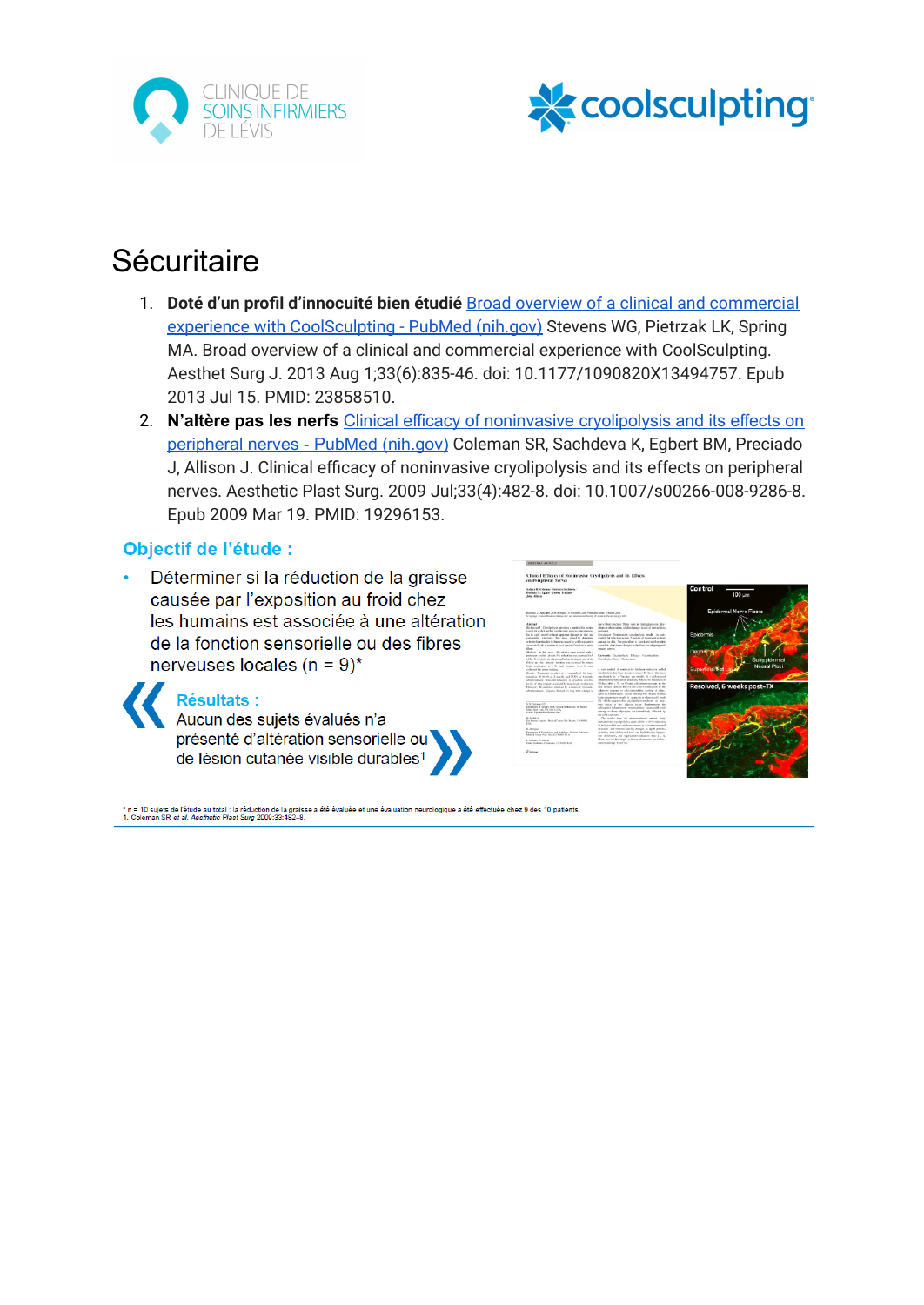



## **Efficace**

- 1. Significant improvement in body contour with multiple cycles of [CoolSculpting:](https://pubmed.ncbi.nlm.nih.gov/33533560/) Results of a [prospective](https://pubmed.ncbi.nlm.nih.gov/33533560/) study - PubMed (nih.gov) McKeown DJ, Payne J. Significant improvement in body contour with multiple cycles of CoolSculpting: Results of a prospective study. Dermatol Ther. 2021 Mar;34(2):e14850. doi: 10.1111/dth.14850. Epub 2021 Feb 21. PMID: 33533560; PMCID: PMC8047906.
- 2. Selective cryolysis: a novel method of [non-invasive](https://pubmed.ncbi.nlm.nih.gov/18951424/) fat removal PubMed (nih.gov) Manstein D, Laubach H, Watanabe K, Farinelli W, Zurakowski D, Anderson RR. Selective cryolysis: a novel method of non-invasive fat removal. Lasers Surg Med. 2008 Nov;40(9):595-604. doi: 10.1002/lsm.20719. PMID: 18951424.
- 3. **On peut voir les résultats dans les 3 mois.** Safety and efficacy of [cryolipolysis](https://pubmed.ncbi.nlm.nih.gov/26607045/) for [non-invasive](https://pubmed.ncbi.nlm.nih.gov/26607045/) reduction of submental fat - PubMed (nih.gov) Kilmer SL, Burns AJ, Zelickson BD. Safety and efficacy of cryolipolysis for non-invasive reduction of submental fat. Lasers Surg Med. 2016 Jan;48(1):3-13. doi: 10.1002/lsm.22440. Epub 2015 Nov 26. PMID: 26607045; PMCID: PMC5396277.
- 4. **Les cellules adipeuses sont éliminées au cours d'un processus inflammatoire qui atteint une intensité maximale dans les 2 à 3 mois suivant l'exposition au froid.** Non-invasive cryolipolysis for [subcutaneous](https://pubmed.ncbi.nlm.nih.gov/20014252/) fat reduction does not affect serum lipid levels or liver function tests - PubMed [\(nih.gov\)](https://pubmed.ncbi.nlm.nih.gov/20014252/) Klein KB, Zelickson B, Riopelle JG, Okamoto E, Bachelor EP, Harry RS, Preciado JA. Non-invasive cryolipolysis for subcutaneous fat reduction does not affect serum lipid levels or liver function tests. Lasers Surg Med. 2009 Dec;41(10):785-90. doi: 10.1002/lsm.20850. PMID: 20014252.





\* Données provenant d'études sur la cryolipolyse réalisées sur un modèle porci<br>1. Manstein D e*t al. Lasers Surg Med* 2008;40:595-604.